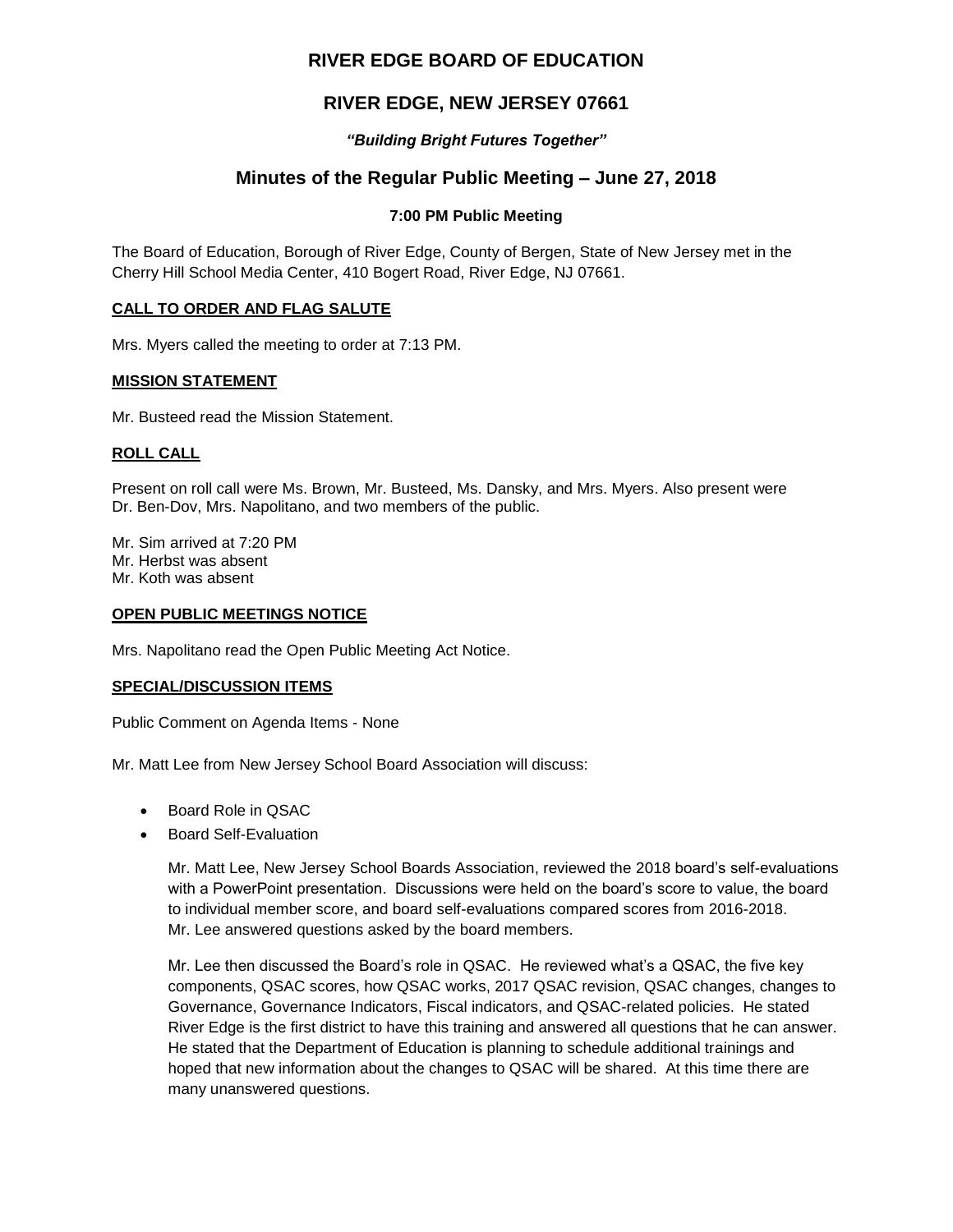#### **REPORTS**

#### **SUPERINTENDENT**

Dr. Ben-Dov reported on the following:

- We have concluded a very successful and productive 2017-2018 school year
- $\bullet$  Our two 6<sup>th</sup> Grade Graduations took place. Cherry Hill School had theirs at the River Dell High School on June 19<sup>th</sup> and Roosevelt School had their ceremony in their own gym on June 20th. Both graduations were successful and very well attended. The award ceremonies took place on the days after graduation.
- The core hiring for the 2018-2019 school year has been concluded. Dr. Ben-Dov will send the board a list of teacher placements before the next board meeting. We still need to have a .5 academic support Title 1 teacher and a string of leave replacement teachers. We are hoping to hire just one person for the year and have that teacher take over and over again for the next teacher.
- There was an HIB Incident to report. It involved two sixth grade students from Roosevelt School mocking a fifth grader with a food allergy. It was investigated and found to be HIB related. Consequences were given in accordance with the River Edge Code of Conduct.
- We received a grant for New Jersey Tiered System of Support. We had our first meeting at the end of June with our state coach, Jessica Hammond. She gave us more of an explanation of how it will work and we were able to ask her questions. This is a three year project that will involve traveling to Trenton as well as training in River Edge. We will get a \$2,000 stipend each year for each school, a total of \$12,000 for the three years. This will be an important goal for us to implement.
- The preliminary results came out for PARCC. We have the results in general form. They are very promising and there is growth in all areas. As the detailed reports for subgroups come out in August we will analyze them in greater detail and set our academic goals.
- Dr. Ben-Dov stated we are well under funded by the State and several board members have sent her articles that came out on changes to the funding formula. Governor Murphy needs to sign the budget by Friday in order for this to take effect. Our current state aid allocation is \$752,750. We are expected to receive, if they correct the funding formula, \$1,935,156. We are waiting for confirmation once the budget it finalized.
- Dr. Ben-Dov is very pleased we have on tonight's agenda the REEA and REASA contracts to be approved.

#### **PRINCIPAL**

Dr. Ben-Dov read the following report for Mrs. Heitman:

- June was a very busy month with many end of year celebrations and parent visits
- Open House was a huge success, very well attended and packed. The STEAM room was a hit.
- The third graders had their premier Recorder Concert and parents loved it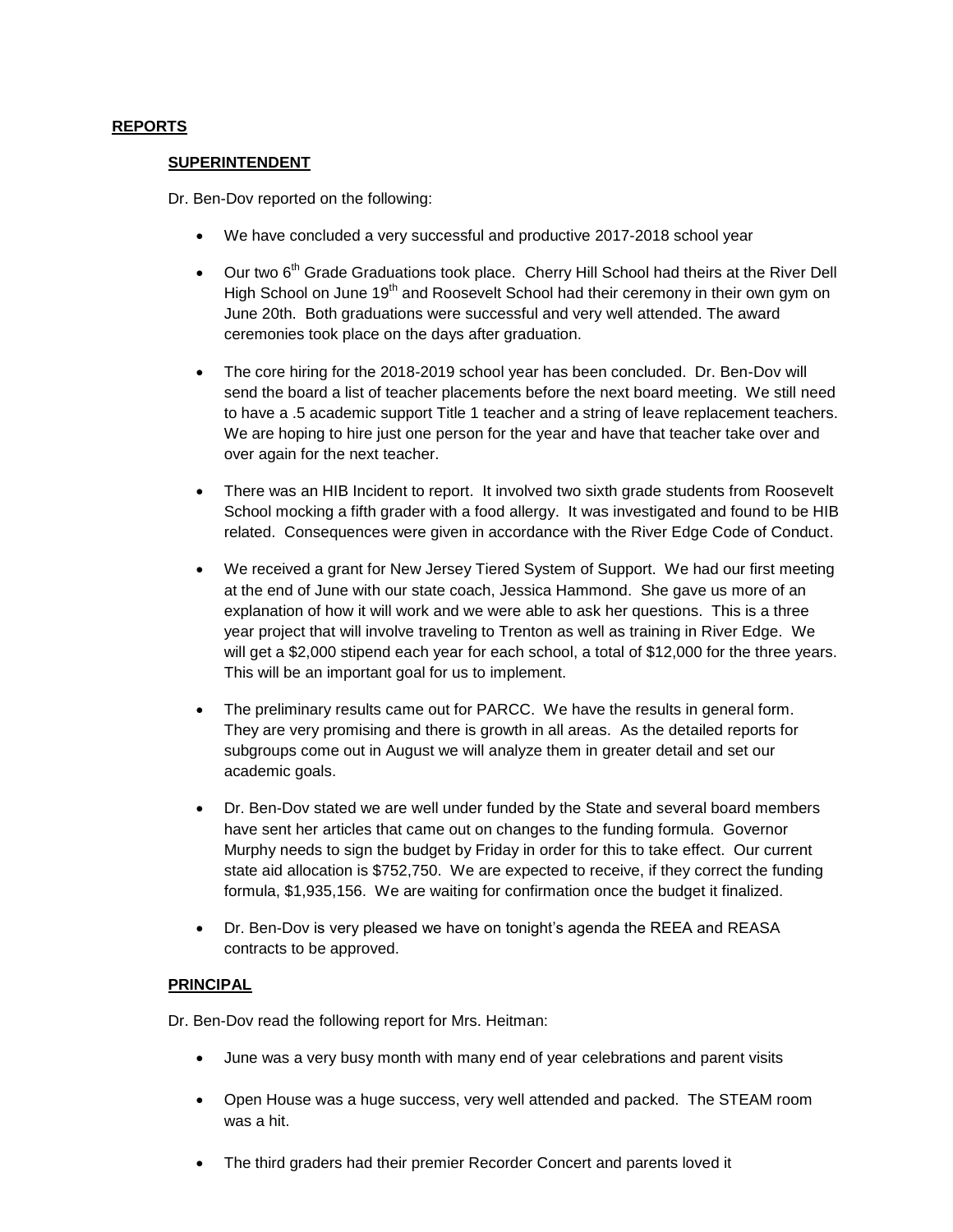- $\bullet$  The 6<sup>th</sup> Grade Graduation once again was at the High School. All went well, it was comfortable and everyone fit with no problem. I want to thank the teachers, the custodians, the  $6<sup>th</sup>$  grade parent committee, and all the extra people that helped in the set up. Publically, I want to thank Mrs. Brooks, Mr. Patrick Fletcher, their custodial staff and Mr. Dunphy for the tech support and hospitality that was given to us. Another success! We had a clap out for our  $6<sup>th</sup>$  graders. There are always some tears and lots of clapping, but a very good ending to a very good year!
- $\bullet$  I am happy with our hiring so far
- We are already winding up and planning for next year! Enjoy the summer.

# **BOARD SECRETARY**

Mrs. Napolitano reported on the following:

- The partial Roof Replacement at Roosevelt School started this week
- The district is planning on re-paving the black top at Roosevelt School this summer
- We are awaiting direction from the State on Friday for the School Funding Formula

### **PRESIDENT**

Mrs. Myers reported on the following:

Mrs. Myers attended both graduations and said both were very nice

# **COMMITTEES**

No committees reported at this meeting

# **MOTIONS TO BE ACTED UPON**

# **A. ADMINISTRATION / POLICY**

- **1.** That the Board of Education approve the Minutes and Confidential minutes of June 13, 2018. (Addendum)
- **2.** That the Board of Education designate Louise Anne Napolitano as Custodian of Public Records for the 2018 - 2019 school year.
- **3. WHEREAS,** the Board of Education is meeting in public session on June 27, 2018.

**WHEREAS,** certain business transactions must necessarily be addressed during the hiatus of public sessions of the Board, including but not limited to, the offering of contracts of employment,

**NOW THEREFORE BE IT RESOLVED** that the Superintendent of Schools is authorized to offer contracts of employment on behalf of the Board between June 27, 2018 and July 25, 2018 subject to final approval of the Board at the next Regular Public Meeting.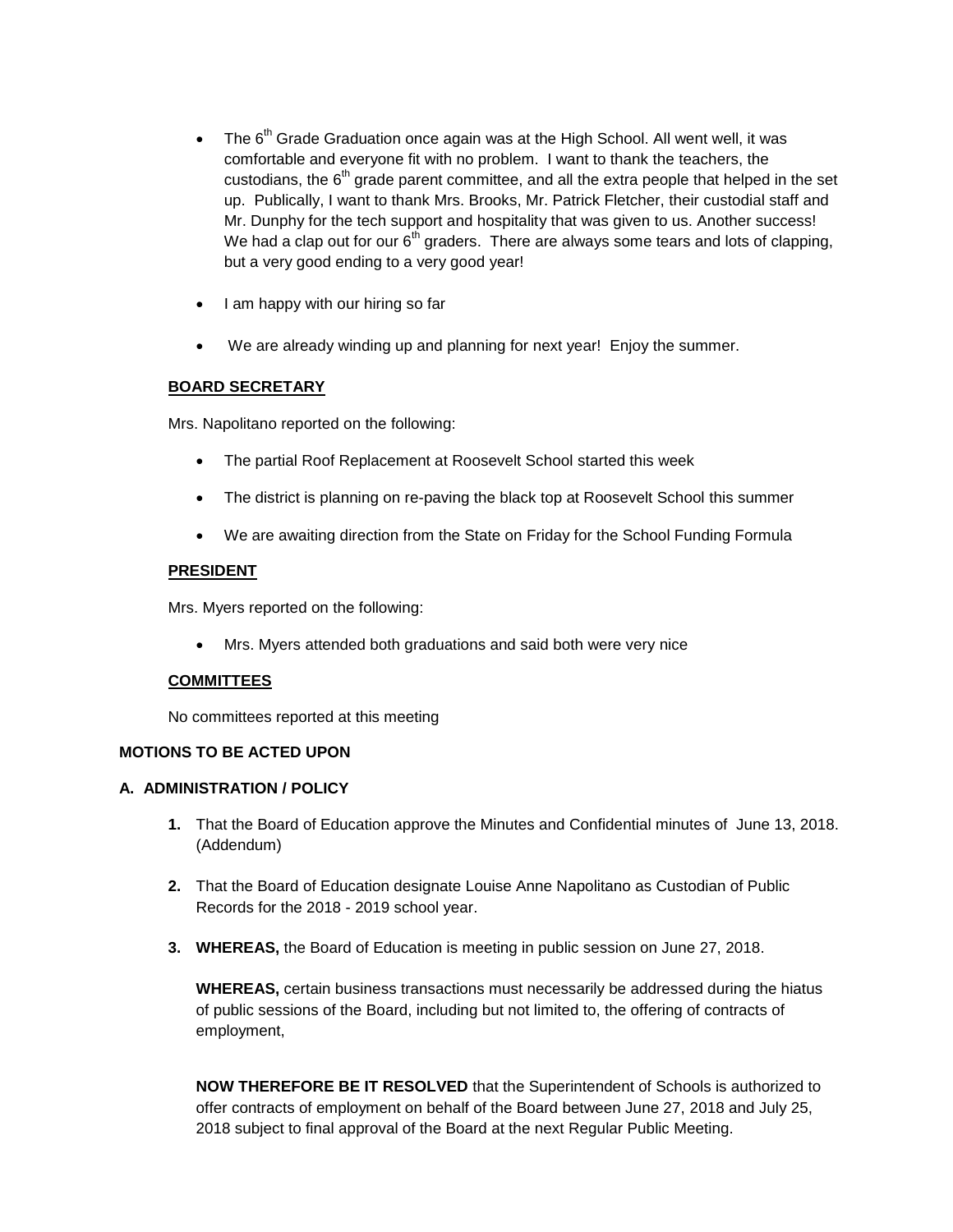- **4.** That the Board of Education designate Eifert, French & Company of Tenafly, New Jersey as the Board Broker of NESBIG insurance fund for the 2018 - 2019 school year.
- **5.** That the Board of Education approve the summer hours beginning July 2, 2018 through August 31, 2018 for 12 month employees.
- **6.** That the Board of Education affirm the HIB report previously reported at the June 13, 2018 board meeting.
- **7.** The River Edge Board of Education certifies the Special Education Monitoring report Correction of Noncompliance for onsite monitoring stating that correction was needed with 3 of the 46 requirements. They were monitored and found in compliance with federal and state special education policy and procedure department (as per the Special Education Monitoring Report-Correction of Noncompliance-River Edge School District letter).

Motion by Ms. Dansky Seconded by Ms. Brown

Ayes: Ms. Brown, Mr. Busteed, Ms. Dansky, Mrs. Myers, Mr. Sim Nays: None

# **B. CURRICULUM/EDUCATION**

- **1.** That the Board of Education approve the Bilingual Waiver for the 2018 2019 school year.
- **2.** That the Board of Education approve the appropriation of 2017-2018 increased state aid in the amount of \$26,442 to 8-11-190-100-610 for Curriculum Supplies for Cherry Hill and Roosevelt Schools.
- **3.** That the Board of Education approve the appropriation of 2017-2018 increased state aid in the amount of \$28,200 to 8-11-190-100-600-30-98 Technology Supplies and Equipment.
- **4.** That the Board of Education approve the appropriation of 2017-2018 increased state aid in the amount of \$15,000 to 8-11-190-100-500 Purchased Professional Educational Services.

Motion by Ms. Brown Seconded by Mr. Sim

Ayes: Ms. Brown, Mr. Busteed, Ms. Dansky, Mrs. Myers, Mr. Sim Nays: None

# **C. BUILDING & GROUNDS**

- **1.** That the Board of Education approve for dual use of rooms 018, 109, 131, and 243 in the Cherry Hill School for the 2018-2019 school year.
- **2.** That the Board of Education approve the appropriation of 2017-2018 increased state aid in the amount of \$28,000 to 8-11-000-261-420-20-96 for Roosevelt Maintenance & Grounds.

Motion by Mr. Sim Seconded by Mr. Busteed

Ayes: Ms. Brown, Mr. Busteed, Ms. Dansky, Mrs. Myers, Mr. Sim Nays: None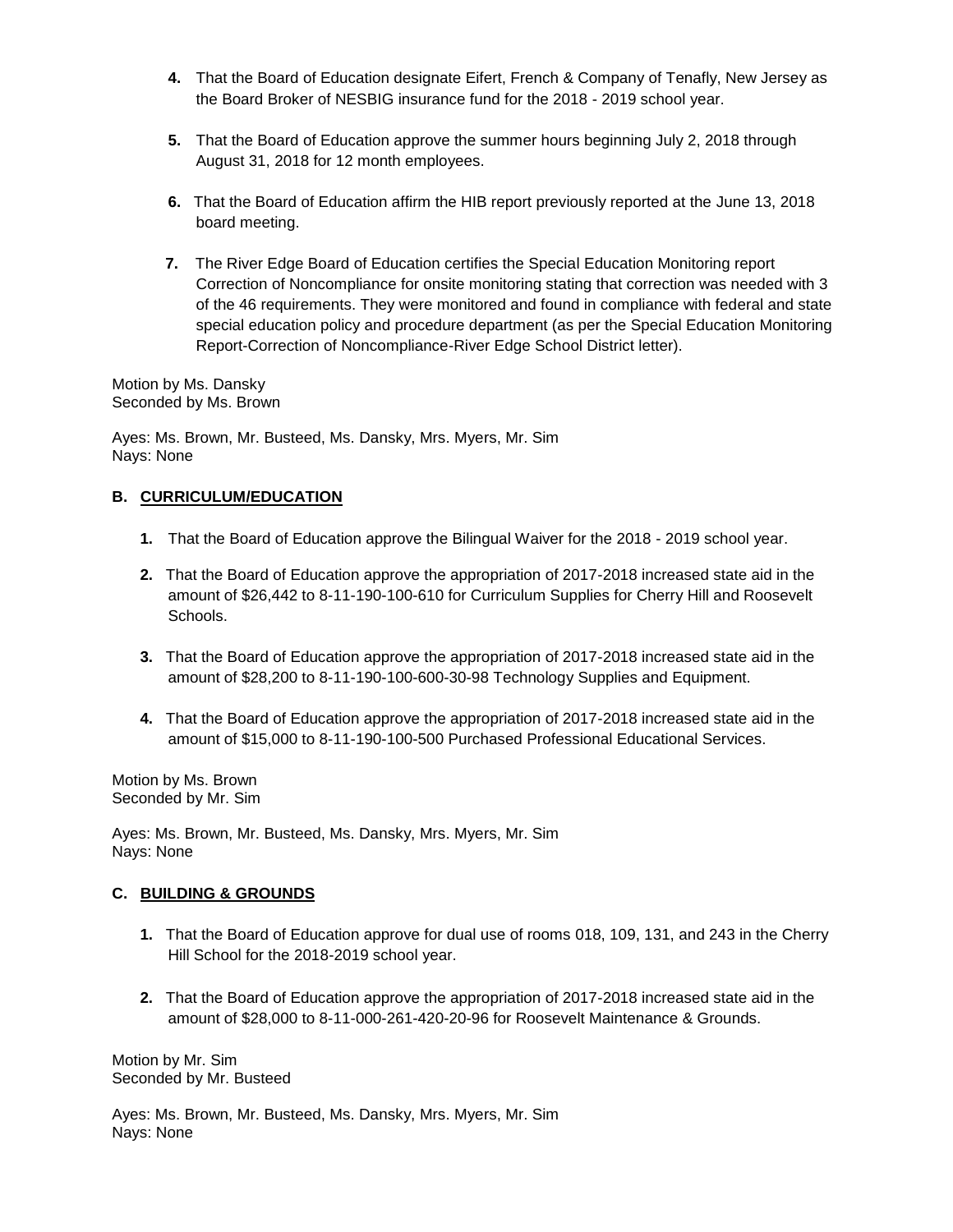# **D. FINANCE/GRANTS/GIFTS**

- **1.** That the Board of Education authorize Office Account Signatures to the following individuals to approve the Petty Cash Reimbursements:
	- **Louise Anne Napolitano, Board Secretary/Business Administrator**
	- **Dr. Tova Ben Dov, Superintendent of Schools**

FURTHER, that the maximum allowable amount per warrant be established at \$125.00 providing all necessary claims are found to be in order according to the law.

**2.** That the Board of Education Designate Purchasing Agent:

**WHEREAS,** the recent changes to the Public School Contracts Law gave Boards of Education the ability to increase their bid threshold up to \$40,000 and

**WHEREAS,** N.J.S.A. 18A:18A-3A, permits an increase the bid threshold is a Qualified Purchasing Agent is appointed as well as granted the authorization to negotiate and award such contracts below the bid threshold: and

**WHEREAS,** A.C**.** 5:34-5 et seq. establishes the criteria for qualifying as Qualified Purchasing Agent; and

 **RESOLVED,** that the governing body of the River Edge Board of Education in the County of Bergen, in the State of New Jersey hereby establishes its bid threshold at \$40,000; and be it further

**RESOLVED,** that the governing body hereby appoints Louise Anne Napolitano as the Purchasing Agent to exercise the duties of a purchasing agent pursuant to N.J.S.A.18A: 18A-2b, with specific relevance to the authority, responsibility, and accountability of the purchasing activity of the Board of Education.

- **3.** That the Board of Education approve the bills & claims dated June 2018 totaling \$707,753.31 including checks #41089 through #41213. Payrolls dated May 15, 2018 and May 31, 2018, totaling \$1,131,515.70 issued therefore, a copy of such warrants list be attached as part of these minutes. (Addendum).
- **4.** That the Board of Education approve the Budget Transfers for the school year 2017- 2018 as of April 30, 2018. (Addendum)
- **5.** That the River Edge Board of Education approve the Secretary's and Treasure Reports for the period ending April 30, 2018. (Addendum)

Further, we certify that as of April 30, 2018 after review of the secretary's monthly financial report (appropriations section) and upon consultation with the appropriate district officials, to the best of our knowledge no major account or fund has been over expended in violation of N.J.A.C. 6A:23-2.11 and that sufficient funds are available to meet the districts financial obligation for the remainder of the fiscal year. (Addendum)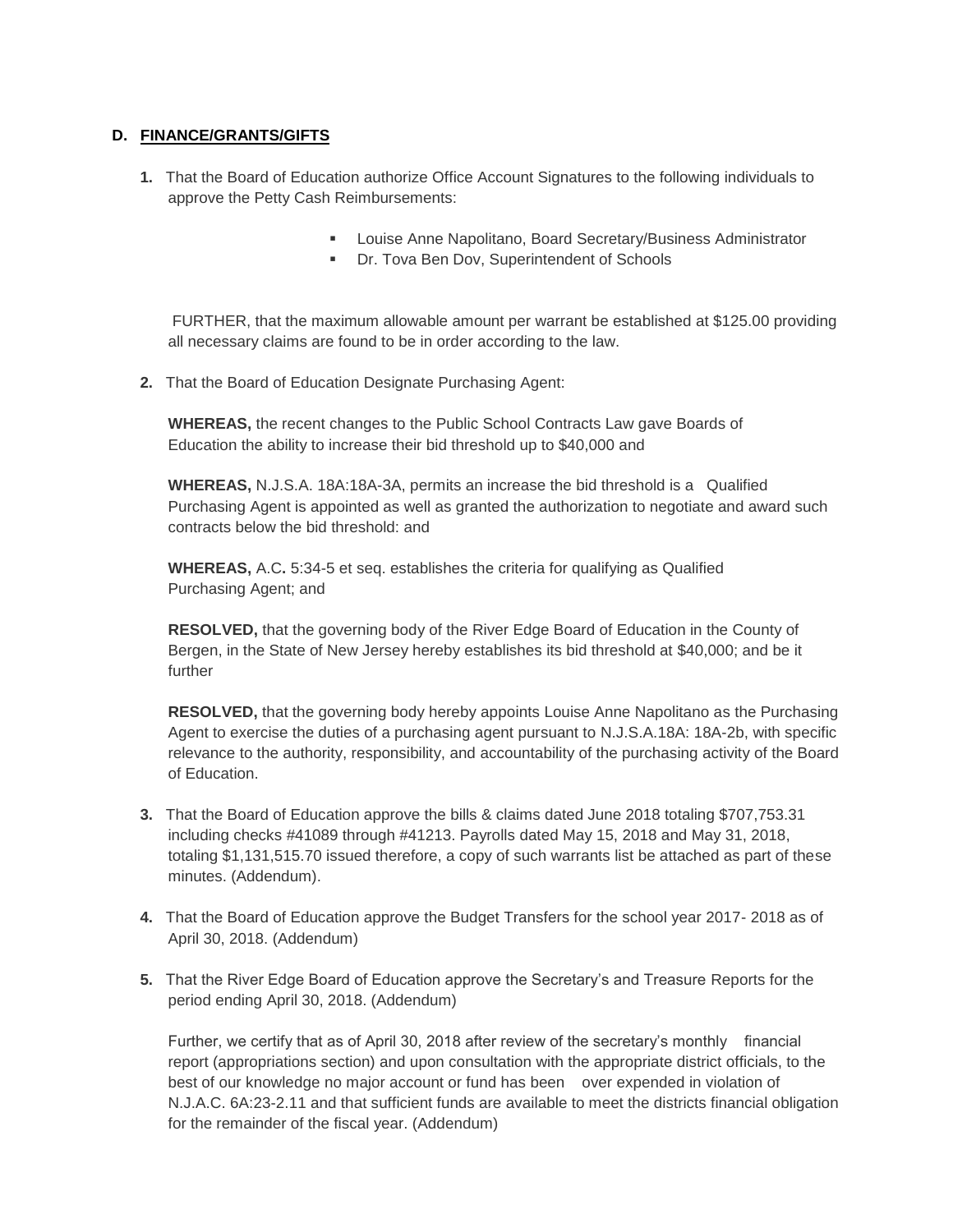**6.** That the Board of Education approve the FY 2018-2019 tuition for out-of-district students attending River Edge Schools as follows:

| Pre-K (3 days)               | \$2,650 |
|------------------------------|---------|
| Pre-K (4 days)               | 3,275   |
| Grades 1-5                   | 11,384  |
| Grade 6                      | 11.759  |
| Multiple Disabled (10 month) | 55,820  |
| Autistic (10 month)          | 67.827  |

**7.** That the Board of Education approve the acceptance and submission of the application for the SFY 2019 IDEA-B Grant as follows:

| <b>Basic IDEA Grant</b> | \$171.146       | Pre-School Idea Grant \$14,366 |                |
|-------------------------|-----------------|--------------------------------|----------------|
| Basic Non-Public        | \$176.776       | Pre-School Non-Public          | 2.052          |
|                         | Total \$347,922 |                                | Total \$16,418 |

**8. WHEREAS**, NJSA 18A:21-2 and NJSA 18A:7G-13 permit a Board of Education to establish and/or deposit into certain reserve accounts at year end, and

**WHEREAS**, the aforementioned statutes authorize procedures, under the authority of the Commissioner of Education, which permit a Board of Education to transfer anticipated excess current revenue or unexpended appropriations into reserve accounts during the month of June by board resolution, and

 **WHEREAS**, the River Edge Board of Education wishes to deposit anticipated current year surplus into a Capital Reserve account at year end, and

**WHEREAS**, the River Edge Board of Education has determined that up to \$500,000 is available for such purpose of transfer;

**NOW THEREFORE BE IT RESOLVED** by the River Edge Board of Education that it hereby authorizes the district's School Business Administrator to make this transfer consistent with all applicable laws and regulations.

**9. WHEREAS**, NJSA 18A:21-2 and NJSA 18A:7G-13 permit a Board of Education to establish and/or deposit into certain reserve accounts at year end, and

**WHEREAS**, the aforementioned statutes authorize procedures, under the authority of the Commissioner of Education, which permit a Board of Education to transfer anticipated excess current revenue or unexpended appropriations into reserve accounts during the month of June by board resolution, and

**WHEREAS**, the River Edge Board of Education wishes to deposit anticipated current year surplus into a Maintenance Reserve account at year end, and

**WHEREAS**, the River Edge Board of Education has determined that up to \$500,000 is available for such purpose of transfer;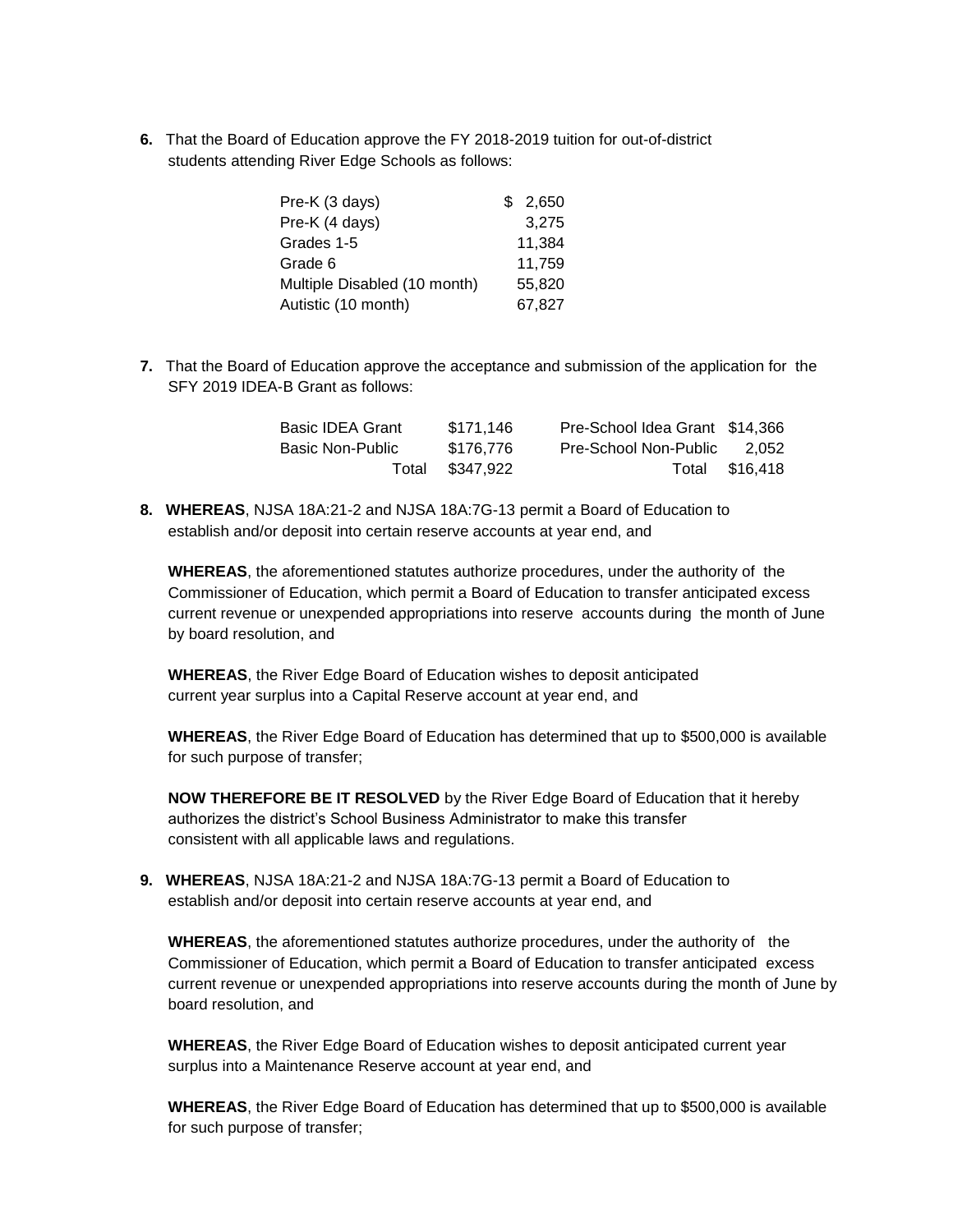**NOW THEREFORE BE IT RESOLVED** by the River Edge Board of Education that it hereby authorizes the district's School Business Administrator to make this transfer consistent with all applicable laws and regulations.

- **10.** That the Board of Education approve all salaries paid for the Post Dismissal Instructional Academy for Cherry Hill students be charged to the Title I Grant for the 2018-2019 School Year.
- **11.** That the Board of Education approve the proposed school tax payment schedule for the 2018-2019 school year as per the attached. (Addendum)
- **12.** That the Board of Education accept the donation of 100 Chromebooks by the Roosevelt PTO valued at \$29,543.38.
- **13.** That the Board of Education accept the donation of 100 Chromebooks by the Cherry Hill PTO valued at \$29,543.38.

Motion by Mr. Busteed Seconded by Ms. Dansky

Ayes: Ms. Brown, Mr. Busteed, Ms. Dansky, Mrs. Myers, Mr. Sim Nays: None

### **E. PERSONNEL**

- **1.** That the Board of Education, with the recommendation of the Superintendent, approve Caitlin Callahan, Teacher, MA step 2\*, for the 2018-2019 school year.
- **2.** That the Board of Education, with the recommendation of the Superintendent, approve Gabrielle Dalmar, Teacher, BA step 2\*, for the 2018-2019 school year.
- **3.** That the Board of Education, with the recommendation of the Superintendent approve Courtney Sweet, MA, Step 2\* Part-Time (.5) Resource Room Teacher for the 2018-2019 school year.
- **4.** BE IT RESOLVED that the River Edge Board of Education (hereinafter referred to as the "Board") appoints Louise Napolitano as the School Business Administrator/Board Secretary for the River Edge School District for the period beginning on or about July 1, 2018 and ending on June 30, 2019.

BE IT FURTHER RESOLVED that this Employment Agreement has been submitted to and approved by the Executive County Superintendent, according to standards adopted by the Commissioner of Education, pursuant to N.J.S.A. 18A:7-8(j).

BE IT FURTHER RESOLVED that the Board approves the Employment Agreement with Louise Napolitano for the position of School Business Administrator/Board Secretary for the foregoing period of appointment, which Employment Agreement is attached to this Resolution and made a part hereof.

BE IT FURTHER RESOLVED that the Board hereby authorizes the Board President and the Superintendent to execute, on behalf of the Board, the Employment Agreement by and between the Board and Louise Napolitano.

**5.** That the Board of Education approve the employment of Stan Stevens, Supervisor of Buildings & Grounds, effective July 1, 2018 through June 30, 2019 at a salary on file in the District Office.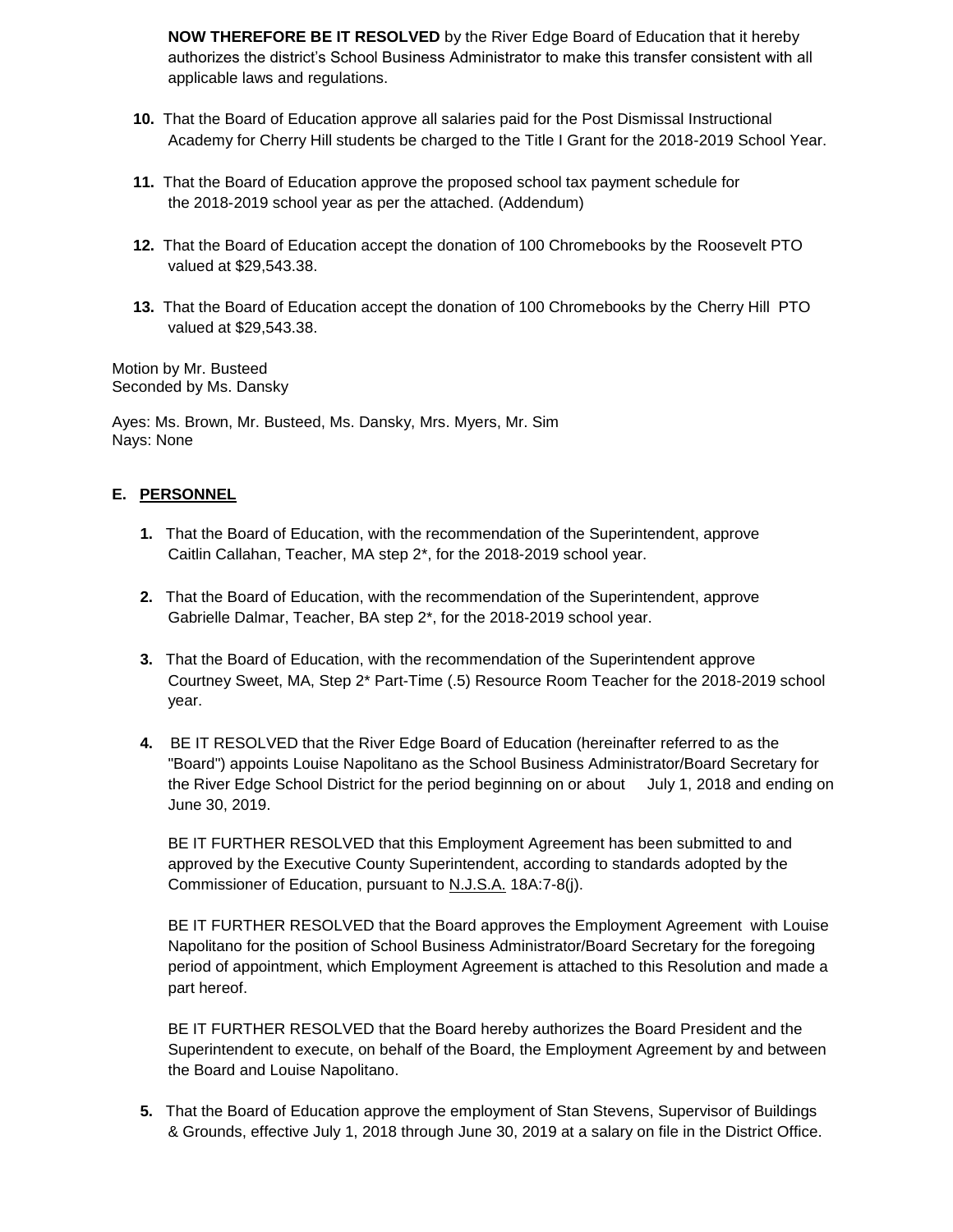- **6.** That the Board of Education approve the salary guide for part-time hourly clerical, instructional, health and lunch aides for the 2018-2019 school year. (Addendum)
- **7.** That the Board of Education, with the recommendation of the Superintendent, approve Cynthia Sherlock, part-time clerical aide, for a maximum of 25 hours per week from July 1, 2018 through June 30, 2019.
- **8.** That the Board of Education approve the 2018-2019 School Year salaries of the nonrepresented employees as per the attached. (Addendum)
- **9.** That the Board of Education approve the salary guide for ABA Aides 2018-2019 school year. (Addendum)
- **10.** That the Board of Education, with the recommendation of the Superintendent approve Lisa Minasian, Leave Replacement Teacher, BA, Step 3\* from September 1, 2018 through on or about December 21, 2018.
- **11.** That the Board of Education, with the recommendation of the Superintendent approve the NJ State Family leave of absence for Nevin Werner to commence on October 1, 2018 through October 26, 2018.
- **12.** That the Board of Education, with the recommendation of the Superintendent approve a Maternity/Disability leave of absence for Casey Aday to commence on or about December 10, 2018 through January 14, 2019, followed by a Federal/State Family and Child Care leave of absence to commence on or about January 15, 2019 through June 30, 2019.
- **13.** That the Board of Education, with the recommendation of the Superintendent, approve Dr. Christopher Nicpon, School Doctor, from September 1, 2018 to June 30, 2019 at an annual rate of \$3,500.
- **14.** That the Board of Education, with the recommendation of the Superintendent, approve the following as substitute employees for the 2018-2019 School Year:

#### **Substitute Teachers**

Tatiana Araz Stacey Anastos Rebecca Burns Annette Brodka Maryann Cutrupi Ann Drossman Matthew Fairchild Simona Georgali-**DiFranco** Carolyn Gallagher Carol Gardocki Ellen Grayson Lisa Guinta Peter Himmelberg Sereyeong Jung Jeanmarie Kossuth Sandra Krajc Jonathan Lee Vicky Londy

Maxine Martin-Rumsby Amanda Naimaister Patricia Nicoletti Patricia Olski Paloma Pepi Kathleen Salvatore Sharon Sulner Jeffrey Tucker Mary Weixel-Martin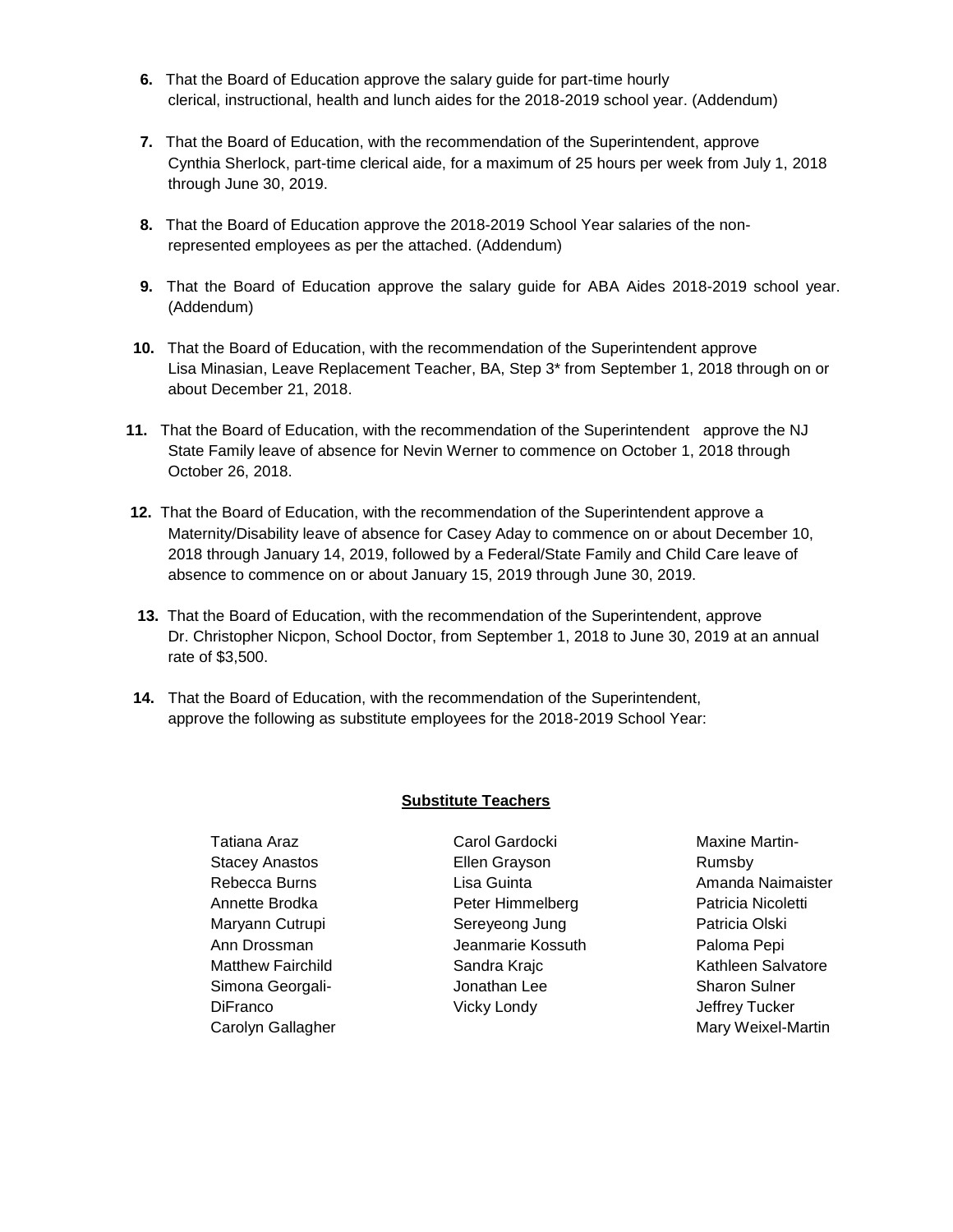# **Substitute Nurses**

Pamela McConville Karen Robertson Jenene Ziegler

**15.** That the Board of Education authorize the payment due the following employees for unused sick days as per the REEA contract.

Jennifer Glaydura Claudia Levis Kathleen Salvatore

**16.** That the Board of Education, with the recommendation of the Superintendent, approve the employment of the following ABA Aides for the Building Bridges Extended School Program, In-Home Instruction, \$35.00 per hour from August 1, 2018 to August 31, 2018.

| <b>NAME</b>           | <b>HRS</b> |
|-----------------------|------------|
| Melvin Batista        | 40         |
| Francisco Benetiz     | 30         |
| Helen Belitz          | 10         |
| Sandy Blackwell       | 90         |
| Amy Casaburro         | 25         |
| Amanda DeLucia        | 40         |
| Nicolette Ferrigno    | 30         |
| Ashley Gargiulo       | 20         |
| Alexandra Gleason     | 55         |
| Paige Seifert         | 50         |
| <b>Courtney Sweet</b> | 10         |
| Deanna Wallace        | 70         |
| Laura Yphantides      | 30         |

- **17.** That the Board of Education, with the recommendation of the Superintendent, approve Cheryl Maguire, Child Study Team Secretary, at her hourly rate not to exceed \$5,000.00, from July 1, 2018 to August 31, 2018.
- **18.** That the Board of Education, with the recommendation of the Superintendent, approve the employment of Jamie Woods, ABA Aides for the Building Bridges Extended School Year Program, from July 1, 2018 to July 31, 2018, 8:00 AM to 1:00 PM.
- **19.** That the Board of Education approve, with the recommendation of the Superintendent, Kyle Corbliss, part-time Technology Assistant, for a maximum of 300 hours at a rate of \$8.75 per hour, for the period of July 9, 2018 to August 31, 2018.
- **20.** That the Board of Education approve Maria Garcia for Summer Curriculum work at a rate of \$50.00 per hour up to 12 hours.
- **21.** That the Board of Education approve the resolution to rescind the employment for Alyssa Jahren, Leave Replacement Teacher , BA, Step 1\* for the 2018-2019 school year.
- **22.** That the Board of Education, with the recommendation of the Superintendent approve Alyssa Jahren, Leave Replacement Teacher , BA, Step 1\* for the 2018-2019 school year.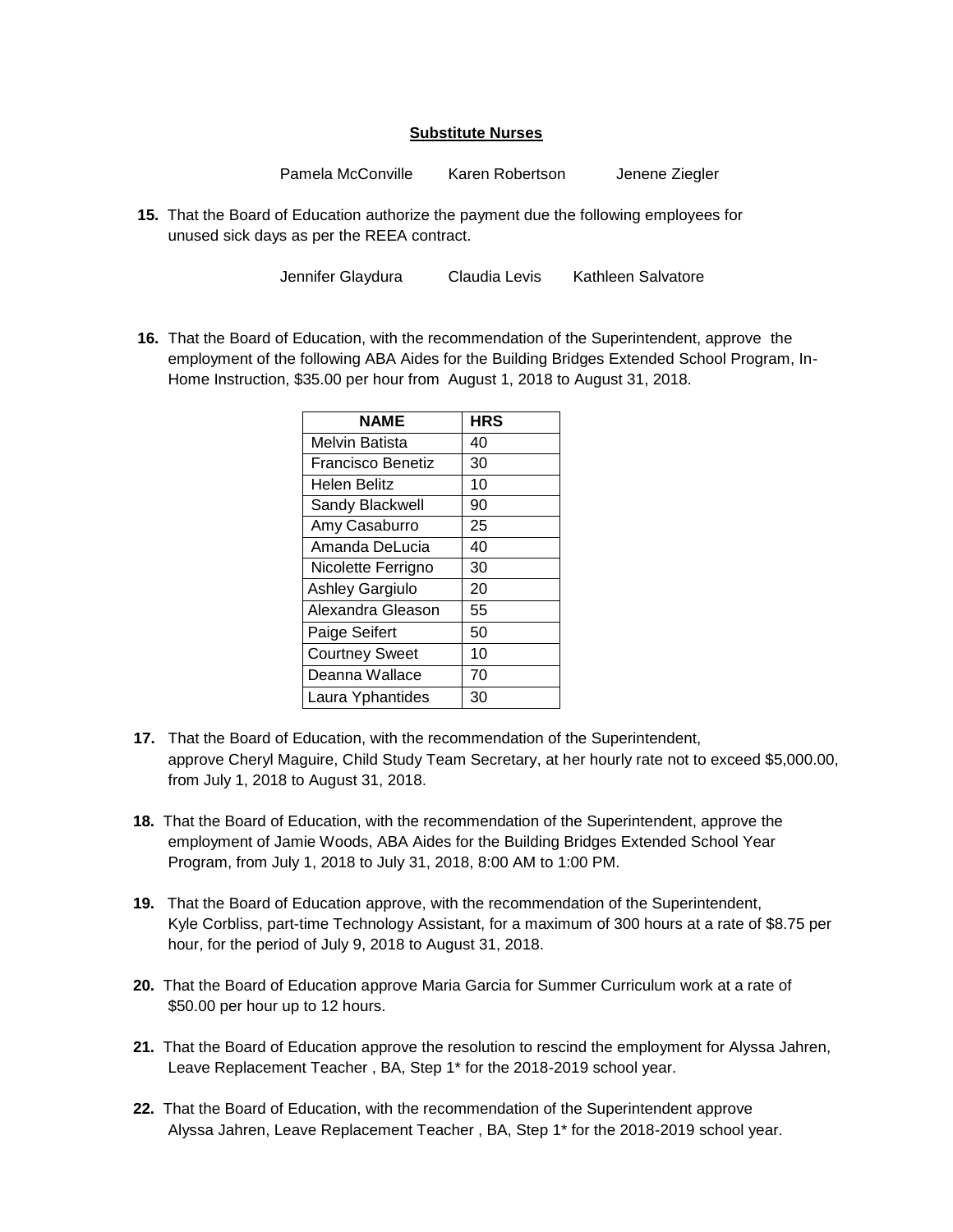**23. WHEREAS,** the River Edge Board of Education (hereinafter referred to as the "Board") and the River Edge Education Association (hereinafter referred to as "REEA") have negotiated a successor collective negotiations agreement (hereinafter referred to as the "CNA") for the 2017- 2018, 2018-2019, and 2019-2020 school years; and

**WHEREAS**, the REEA has, by a majority vote of its membership, ratified the CNA.

**NOW, THEREFORE, BE IT RESOLVED** that the Board hereby ratifies and approves of the terms of the CNA for the 2017-2018, 2018-2019 and, 2019-2020 school years, which is attached to this Resolution and made a part hereof; and

**BE IT FURTHER RESOLVED** that the Board hereby authorizes the Board President and the Business Administrator/Board Secretary to execute, on behalf of the Board, the CNA by and between the Board and the REEA.

**24. WHEREAS,** the River Edge Board of Education (hereinafter referred to as the "Board") and the River Edge Education Association (hereinafter referred to as "REASA") have negotiated a successor Administrators and Supervisors agreement for the 2018-2019, 2019-2020, and 2020- 2021 school years; (hereinafter referred to as the "Agreement") and

**WHEREAS**, the REASA has, by a majority vote of its membership, ratified the Agreement.

**NOW, THEREFORE, BE IT RESOLVED** that the Board hereby ratifies and approves of the terms of the Agreement for the 2018-2019, 2019-2020 and, 2020-2021 school years, which is attached to this Resolution and made a part hereof; and

**BE IT FURTHER RESOLVED** that the Board hereby authorizes the Board President and the Business Administrator/Board Secretary to execute, on behalf of the Board, the Agreement between the Board and the REASA.

Motion by Ms. Dansky Seconded by Ms. Brown

Ayes: Ms. Brown, Mr. Busteed, Ms. Dansky, Mrs. Myers, Mr. Sim Nays: None

# **F. RIVER EDGE SPECIAL EDUCATION**

**1.** That the Board of Education approve a Tuition Contract with the CTC Academy in Fair Lawn, for a student whose name is on file in the Board Office. Transportation will be provided through Region V. The tuition rates are as follows:

> \$7,885.00 Extended Year Summer Program 2018 \$77,605.00 2018 - 2019 School Year

**2.** That the Board of Education approve a Tuition Contract with the Bergen County Special Services in Paramus, for a student whose name is on file in the Board Office. No Transportation is needed. The tuition rate is as follows:

\$5,300.00 Extended Year Summer Program 2018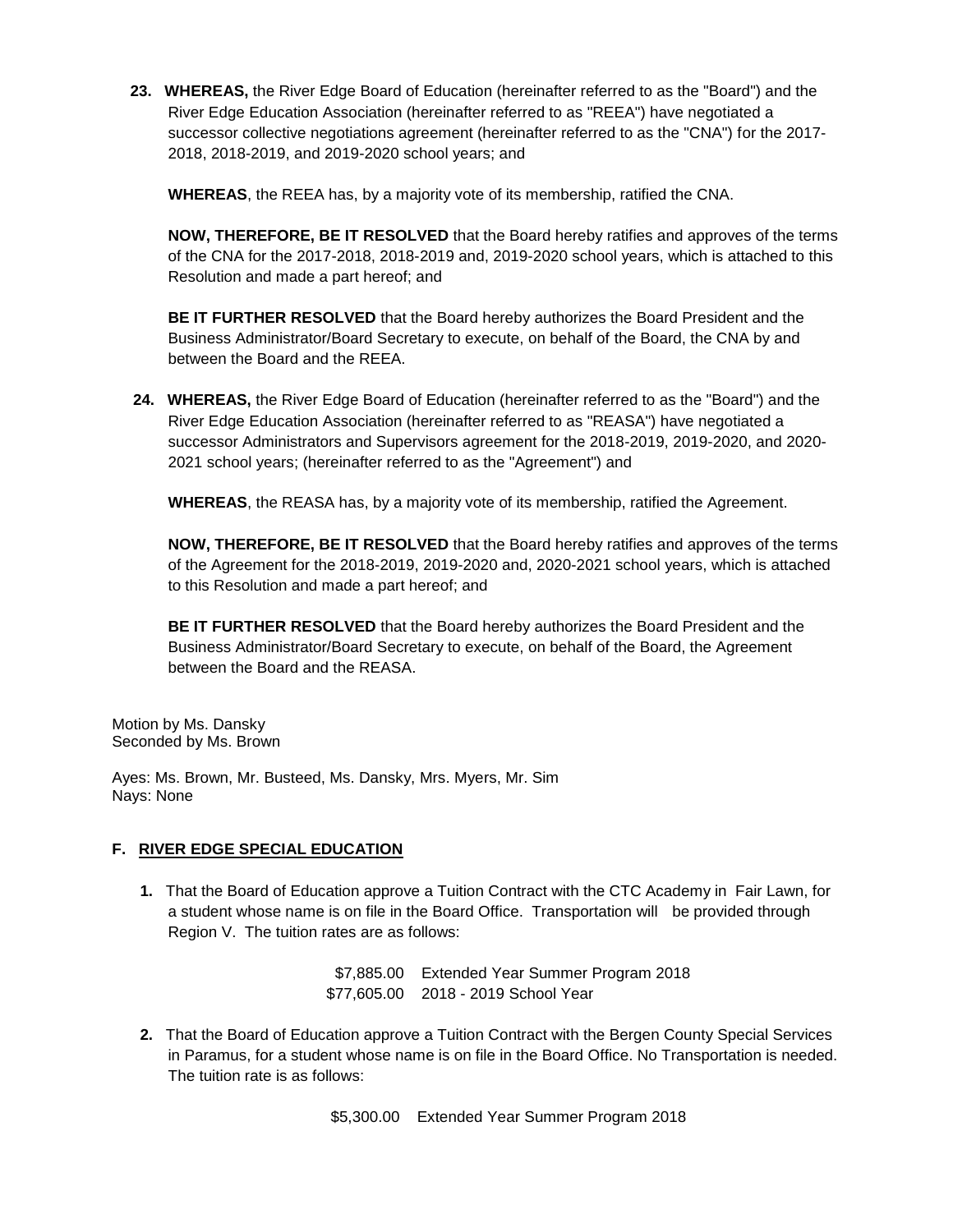Motion by Ms. Brown Seconded by Mr. Sim

Ayes: Ms. Brown, Mr. Busteed, Ms. Dansky, Mrs. Myers, Mr. Sim Nays: None

#### **G. REGION V ADMINISTRATION & TRANSPORTATION**

**1.** That the Board of Education approve the bills & claims dated June, 2018 totaling \$1,403,380.23 including checks #70344 through #70525.

Motion by Mr. Sim Seconded by Mr. Busteed

Ayes: Ms. Brown, Mr. Busteed, Ms. Dansky, Mrs. Myers, Mr. Sim Nays: None

**2.** That the Board of Education approve the employment of Maureen Kerne, Region V Director, effective July 1, 2018 through June 30, 2019 at a salary on file in the District Office.

Motion by Mr. Busteed Seconded by Ms. Dansky

Ayes: Ms. Brown, Mr. Busteed, Mrs. Myers, Mr. Sim Nays: Ms. Dansky

- **3.** That the Board of Education approve with the recommendation of the Superintendent, the employment of the Region V Staff for the 2018-2019 school year as per the attached. (Addendum)
- **4.** That the Board of Education terminate with cause the Employment Agreement of Adrienne Marchese, Region V Consultant, for the 2017-2018 school year as of June 18, 2018.
- **5.** That the Board of Education approve the resolution to rescind the Employment Agreement of Adrienne Marchese, Region V Consultant, for the 2018-2019 school year.
- **6.** WHEREAS, Region V/River Edge Board of Education ("the Board") solicited proposals for school and home based therapies services; and

WHEREAS, the Board received 10 quotes; and

WHEREAS, Ardor Health Group submitted a proposal for requested services; and

WHEREAS, the Board finds Ardor Health's proposal to be most advantageous, price and other factors considered; and

WHEREAS, the Board desires to award the contract for therapies and other educational services to Ardor Health pursuant to N.J.S.A. 18A:18A-5, which allows a Board to award a contract without public bidding when the contract is for professional services.

NOW, THEREFORE, BE IT RESOLVED, the Board awards the contract for therapies and education services to Ardor Health at the agreed upon hourly rates on an as needed basis.

BE IT FURTHER RESOLVED that this award is expressly conditioned upon the service provider furnishing the requisite insurance certificate as required by the Request for Quotes, and an executed Agreement, as prepared by the Board Attorney.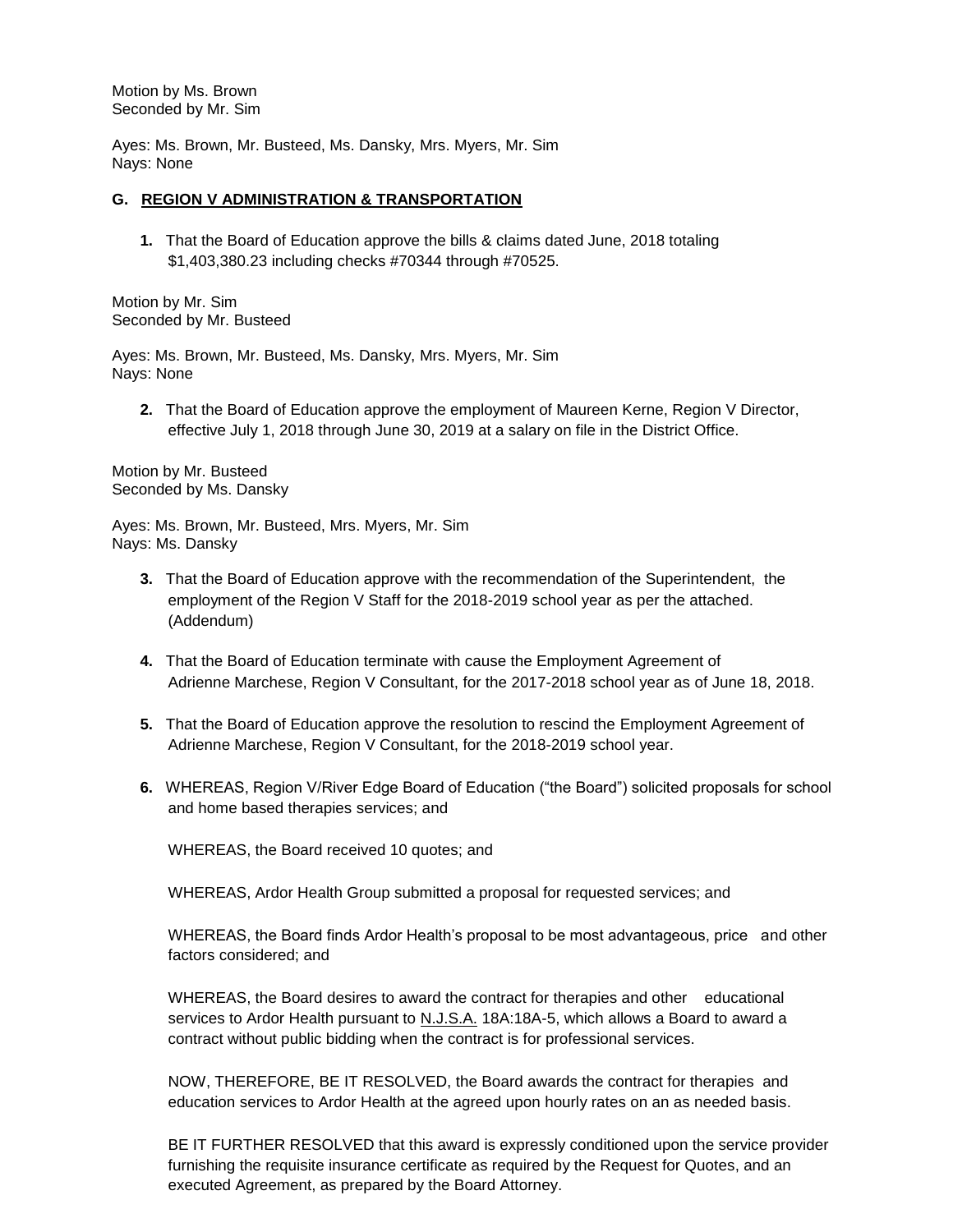BE IT FURTHER RESOLVED that the Board authorizes the Board President and the Business Administrator/Board Secretary to execute any and documents necessary to effectuate the terms of this Resolution.

**7.** Be it resolved that the Region V Council for Special Education will operate a Workforce Investment Board (WIB) Grant-Funded Summer Work Readiness program (Project SCOPE) for its Member Districts and be it further resolved that the River Edge Board of Education, upon recommendation of the Superintendent, approves the following Staff members for the 2018-2019 SCOPE program:

| Mabel Bonilla            | Job Coach |
|--------------------------|-----------|
| Rod Bernard              | Job Coach |
| Demetra Doumas           | Job Coach |
| Farah Dunham             | Job Coach |
| Victoria Dyker           | Job Coach |
| Judon Foster             | Job Coach |
| Daniel Gareri            | Job Coach |
| Jason Grabelsky          | Job Coach |
| Patrice Harrison-Coleman | Job Coach |
| Christopher Koble        | Job Coach |
| Jack Mullen              | Job Coach |
| Cassie Palmer            | Job Coach |
| Richard Schonfeld        | Job Coach |
| Pene Weber               | Job Coach |
| Dorothea Welch           | Job Coach |
|                          |           |

**8.** WHEREAS, the River Edge Board of Education (the "Board") is the lead education agency ("LEA") for the Bergen County Region V Council for Special Education ("Region V"); and

WHEREAS, Region V provides shared services for its member districts such as evaluations, direct services, and consultation; and

WHEREAS, as the LEA, the Board must approve the consultant agreements of the providers that Region V utilizes to deliver shared services to its member districts.

NOW THEREFORE, BE IT RESOLVED, that the Board, upon recommendation of the Superintendent, re-approves the consultant agreements of the following Region V Shared Services Consultants, Psychologists, Learning Disabilities Teacher Consultants, Social Workers, Speech Language Specialists, Occupational and Physical Therapists, and Translators to provide evaluations, direct services, and consultation, to non-public and public schools for member districts upon request for the 2018-2019 school year:

| Roberta H. Cozic Speech   | Speech and Language Specialist    | <b>Direct Services</b> |
|---------------------------|-----------------------------------|------------------------|
| -Language Pathologist LLC |                                   |                        |
| Speech is My Jam, LLC     | Speech and Language Specialist    | <b>Direct Services</b> |
| LDS Therapy Inc.          | <b>Physical Therapy Assistant</b> | <b>Direct Services</b> |
| Sara Engel SLP, PC        | Speech and Language Specialist    | <b>Direct Services</b> |
| DWR OT Services, LLC      | Occupational Therapy              | <b>Direct Services</b> |
| June's OT Services LLC    | Occupational Therapy              | <b>Direct Services</b> |
| Morin OT Inc.             | Occupational Therapy              | <b>Direct Services</b> |